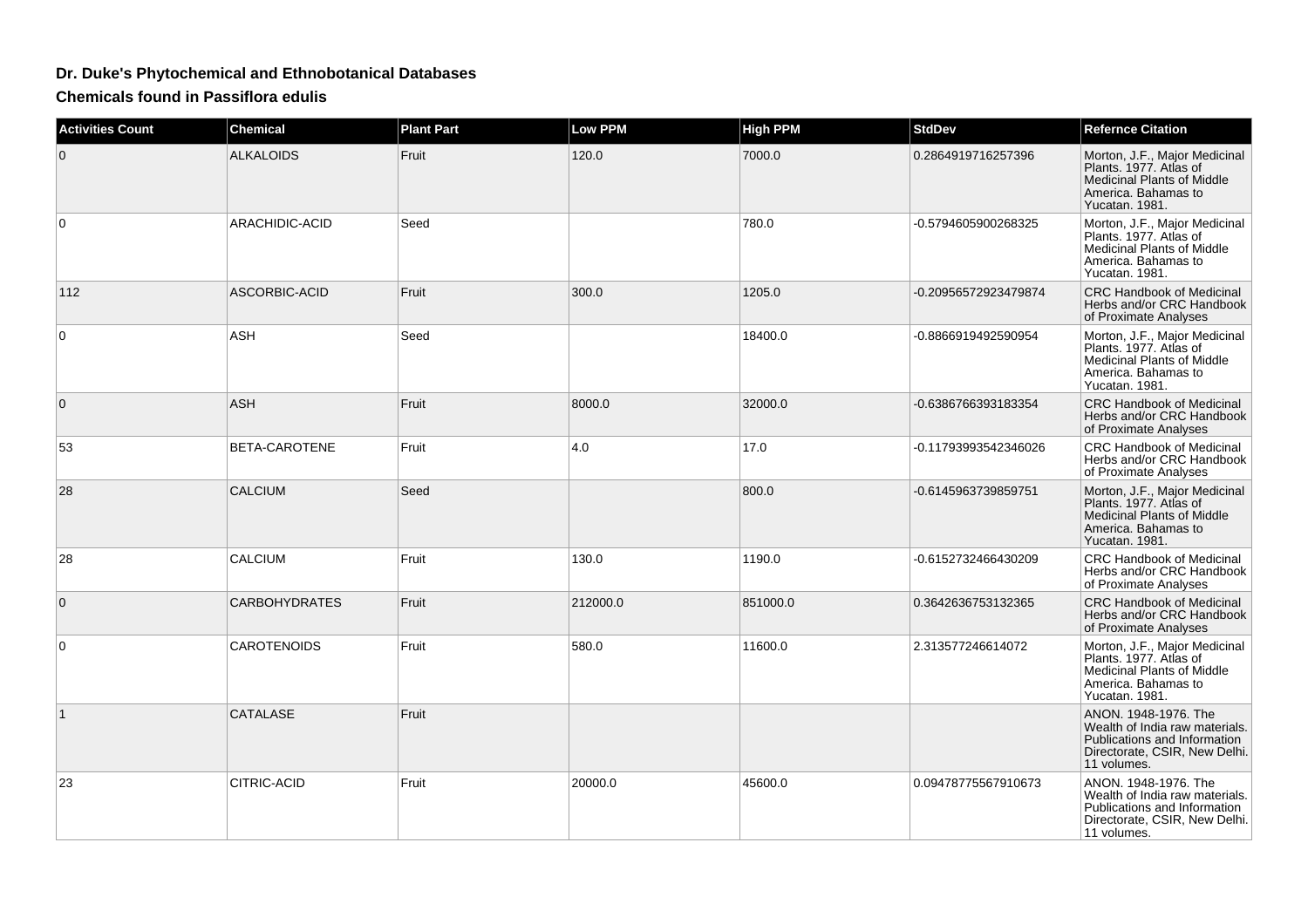| <b>Activities Count</b> | <b>Chemical</b>   | <b>Plant Part</b>  | <b>Low PPM</b> | <b>High PPM</b> | <b>StdDev</b>        | <b>Refernce Citation</b>                                                                                                               |
|-------------------------|-------------------|--------------------|----------------|-----------------|----------------------|----------------------------------------------------------------------------------------------------------------------------------------|
| $\overline{0}$          | EO                | <b>Fruit Juice</b> | 23.0           | 43.0            |                      | ANON, 1948-1976. The<br>Wealth of India raw materials.<br>Publications and Information<br>Directorate, CSIR, New Delhi.<br>11 volumes. |
|                         | ETHYL-BUTYRATE    | Fruit              |                |                 |                      | ANON. 1948-1976. The<br>Wealth of India raw materials.<br>Publications and Information<br>Directorate, CSIR, New Delhi.<br>11 volumes. |
| $\overline{0}$          | ETHYL-CAPROATE    | <b>Fruit Juice</b> | 14.0           | 30.0            |                      | ANON. 1948-1976. The<br>Wealth of India raw materials.<br>Publications and Information<br>Directorate, CSIR, New Delhi.<br>11 volumes. |
| $\overline{0}$          | <b>FAT</b>        | Seed               | 230000.0       | 238000.0        | -0.14426023958493847 | Morton, J.F., Major Medicinal<br>Plants. 1977. Atlas of<br>Medicinal Plants of Middle<br>America. Bahamas to<br>Yucatan. 1981.         |
| $\overline{0}$          | <b>FAT</b>        | Fruit              | 7000.0         | 28000.0         | -0.42739034203512904 | <b>CRC Handbook of Medicinal</b><br>Herbs and/or CRC Handbook<br>of Proximate Analyses                                                 |
| 15                      | <b>FIBER</b>      | Seed               |                | 537000.0        | 3.176007112072786    | Morton, J.F., Major Medicinal<br>Plants. 1977. Atlas of<br><b>Medicinal Plants of Middle</b><br>America. Bahamas to<br>Yucatan. 1981.  |
| 15                      | <b>FIBER</b>      | <b>Fruit Juice</b> | 500.0          | 12000.0         |                      | ANON. 1948-1976. The<br>Wealth of India raw materials.<br>Publications and Information<br>Directorate, CSIR, New Delhi.<br>11 volumes. |
| $\overline{0}$          | <b>FLAVONOIDS</b> | Fruit              | 10000.0        | 10600.0         | -0.4521711230978133  | Morton, J.F., Major Medicinal<br>Plants. 1977. Atlas of<br><b>Medicinal Plants of Middle</b><br>America. Bahamas to<br>Yucatan. 1981.  |
| $\overline{7}$          | <b>HARMAN</b>     | Fruit              |                | 7001.0          |                      | Morton, J.F., Major Medicinal<br>Plants, 1977. Atlas of<br><b>Medicinal Plants of Middle</b><br>America. Bahamas to<br>Yucatan. 1981.  |
| 6                       | <b>IRON</b>       | Fruit              | 16.0           | 64.0            | -0.2736174320379699  | <b>CRC Handbook of Medicinal</b><br>Herbs and/or CRC Handbook<br>of Proximate Analyses                                                 |
| 6                       | <b>IRON</b>       | Seed               |                | 180.0           | 0.13570418938452208  | Morton, J.F., Major Medicinal<br>Plants, 1977. Atlas of<br><b>Medicinal Plants of Middle</b><br>America. Bahamas to<br>Yucatan. 1981.  |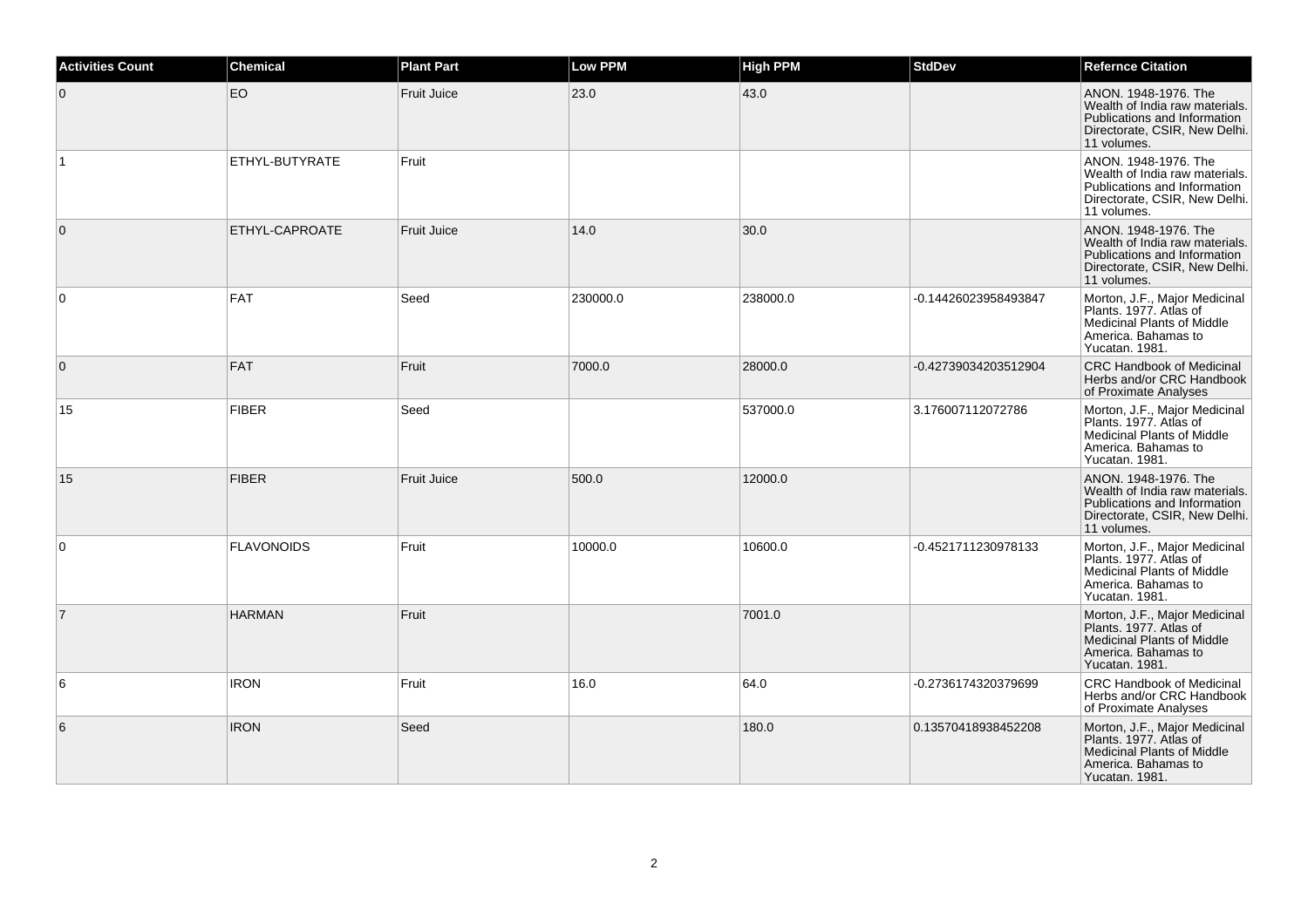| <b>Activities Count</b> | <b>Chemical</b>     | <b>Plant Part</b>  | <b>Low PPM</b> | <b>High PPM</b> | <b>StdDev</b>         | <b>Refernce Citation</b>                                                                                                               |
|-------------------------|---------------------|--------------------|----------------|-----------------|-----------------------|----------------------------------------------------------------------------------------------------------------------------------------|
| $\Omega$                | <b>KILOCALORIES</b> | Fruit              | 900.0          | 3610.0          | -0.07677975627682654  | <b>CRC Handbook of Medicinal</b><br>Herbs and/or CRC Handbook<br>of Proximate Analyses                                                 |
| 27                      | LINOLEIC-ACID       | Seed               |                | 137770.0        | 0.262593421945125     | Morton, J.F., Major Medicinal<br>Plants. 1977. Atlas of<br><b>Medicinal Plants of Middle</b><br>America. Bahamas to<br>Yucatan. 1981.  |
| $\mathbf 0$             | LINOLENIC-ACID      | Seed               |                | 12420.0         | -0.36303973073623014  | Morton, J.F., Major Medicinal<br>Plants. 1977. Atlas of<br>Medicinal Plants of Middle<br>America. Bahamas to<br>Yucatan. 1981.         |
| 15                      | <b>MALIC-ACID</b>   | Fruit              | 1200.0         | 3800.0          | -0.7043877478706504   | ANON, 1948-1976. The<br>Wealth of India raw materials.<br>Publications and Information<br>Directorate, CSIR, New Delhi.<br>11 volumes. |
| $\mathbf 0$             | N-HEXYL-BUTYRATE    | Fruit Juice        | 3.0            | 6.0             |                       | ANON. 1948-1976. The<br>Wealth of India raw materials.<br>Publications and Information<br>Directorate, CSIR, New Delhi.<br>11 volumes. |
| $\mathbf{0}$            | N-HEXYL-CAPROATE    | <b>Fruit Juice</b> | 14.0           | 30.0            |                       | ANON. 1948-1976. The<br>Wealth of India raw materials.<br>Publications and Information<br>Directorate, CSIR, New Delhi.<br>11 volumes. |
| 39                      | <b>NIACIN</b>       | Fruit              | 15.0           | 60.0            | -0.009332562050753002 | CRC Handbook of Medicinal<br>Herbs and/or CRC Handbook<br>of Proximate Analyses                                                        |
| $\mathbf{0}$            | <b>NITROGEN</b>     | Plant              | 960.0          | 1920.0          | -1.0464546472690617   | ANON. 1948-1976. The<br>Wealth of India raw materials.<br>Publications and Information<br>Directorate, CSIR, New Delhi.<br>11 volumes. |
| 18                      | OLEIC-ACID          | Seed               |                | 43700.0         | -0.6198605531027758   | Morton, J.F., Major Medicinal<br>Plants, 1977. Atlas of<br><b>Medicinal Plants of Middle</b><br>America. Bahamas to<br>Yucatan. 1981.  |
| 13                      | PALMITIC-ACID       | Seed               |                | 15595.0         | -0.377825598158326    | Morton, J.F., Major Medicinal<br>Plants, 1977. Atlas of<br><b>Medicinal Plants of Middle</b><br>America. Bahamas to<br>Yucatan. 1981.  |
| $\mathbf 0$             | <b>PASSIFLORINE</b> | Leaf               |                |                 |                       | Morton, J.F., Major Medicinal<br>Plants, 1977. Atlas of<br><b>Medicinal Plants of Middle</b><br>America. Bahamas to<br>Yucatan, 1981.  |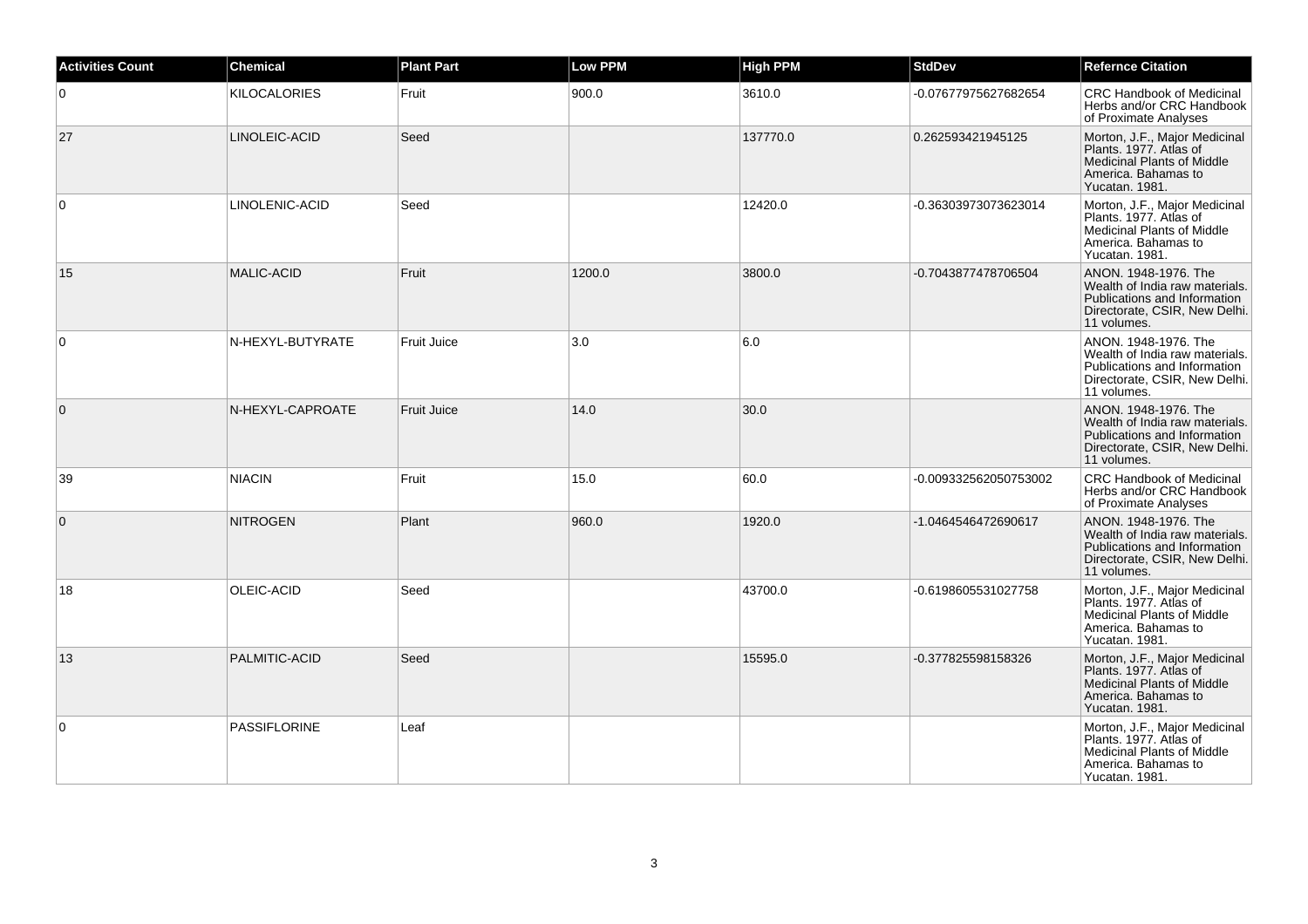| <b>Activities Count</b> | <b>Chemical</b>                       | <b>Plant Part</b> | <b>Low PPM</b> | <b>High PPM</b> | <b>StdDev</b>          | <b>Refernce Citation</b>                                                                                                               |
|-------------------------|---------------------------------------|-------------------|----------------|-----------------|------------------------|----------------------------------------------------------------------------------------------------------------------------------------|
| 24                      | <b>PECTIN</b>                         | Petiole           | 24000.0        | 140000.0        |                        | Morton, J.F., Major Medicinal<br>Plants. 1977. Atlas of<br><b>Medicinal Plants of Middle</b><br>America. Bahamas to<br>Yucatan. 1981.  |
| 0                       | PECTIN-METHYL-<br><b>ESTERASE</b>     | Fruit             |                |                 |                        | ANON, 1948-1976. The<br>Wealth of India raw materials.<br>Publications and Information<br>Directorate, CSIR, New Delhi.<br>11 volumes. |
| $\mathbf{0}$            | PELARGONIDIN-3-<br><b>DIGLUCOSIDE</b> | Petiole           |                | 14.0            |                        | Morton, J.F., Major Medicinal<br>Plants. 1977. Atlas of<br><b>Medicinal Plants of Middle</b><br>America. Bahamas to<br>Yucatan. 1981.  |
| $\mathbf 0$             | PHENOLASE                             | Fruit             |                |                 |                        | ANON. 1948-1976. The<br>Wealth of India raw materials.<br>Publications and Information<br>Directorate, CSIR, New Delhi.<br>11 volumes. |
| $\overline{4}$          | <b>PHOSPHORUS</b>                     | Seed              |                | 6400.0          | 0.27658578925519056    | Morton, J.F., Major Medicinal<br>Plants, 1977. Atlas of<br><b>Medicinal Plants of Middle</b><br>America. Bahamas to<br>Yucatan. 1981.  |
| 4                       | <b>PHOSPHORUS</b>                     | Fruit             | 480.0          | 2570.0          | -0.19621427902458272   | <b>CRC Handbook of Medicinal</b><br>Herbs and/or CRC Handbook<br>of Proximate Analyses                                                 |
| 14                      | <b>POTASSIUM</b>                      | Fruit             | 3480.0         | 13975.0         | -0.3487194253783109    | <b>CRC Handbook of Medicinal</b><br>Herbs and/or CRC Handbook<br>of Proximate Analyses                                                 |
| $\mathbf 0$             | <b>PROTEIN</b>                        | Seed              |                | 111000.0        | -1.0923346140138084    | Morton, J.F., Major Medicinal<br>Plants. 1977. Atlas of<br><b>Medicinal Plants of Middle</b><br>America. Bahamas to<br>Yucatan. 1981.  |
| $\mathbf 0$             | <b>PROTEIN</b>                        | Fruit             | 22000.0        | 88000.0         | -0.2881972771577094    | <b>CRC Handbook of Medicinal</b><br>Herbs and/or CRC Handbook<br>of Proximate Analyses                                                 |
| 15                      | <b>RIBOFLAVIN</b>                     | Fruit             | 1.0            | 5.0             | -0.0019916133753625524 | <b>CRC Handbook of Medicinal</b><br>Herbs and/or CRC Handbook<br>of Proximate Analyses                                                 |
| $\mathbf 0$             | <b>SFA</b>                            | Seed              |                | 20470.0         | -0.37730574035233155   | Morton, J.F., Major Medicinal<br>Plants, 1977. Atlas of<br><b>Medicinal Plants of Middle</b><br>America. Bahamas to<br>Yucatan. 1981.  |
| $\mathbf{1}$            | SODIUM                                | Fruit             | 280.0          | 1124.0          | -0.07736312879642554   | CRC Handbook of Medicinal<br>Herbs and/or CRC Handbook<br>of Proximate Analyses                                                        |